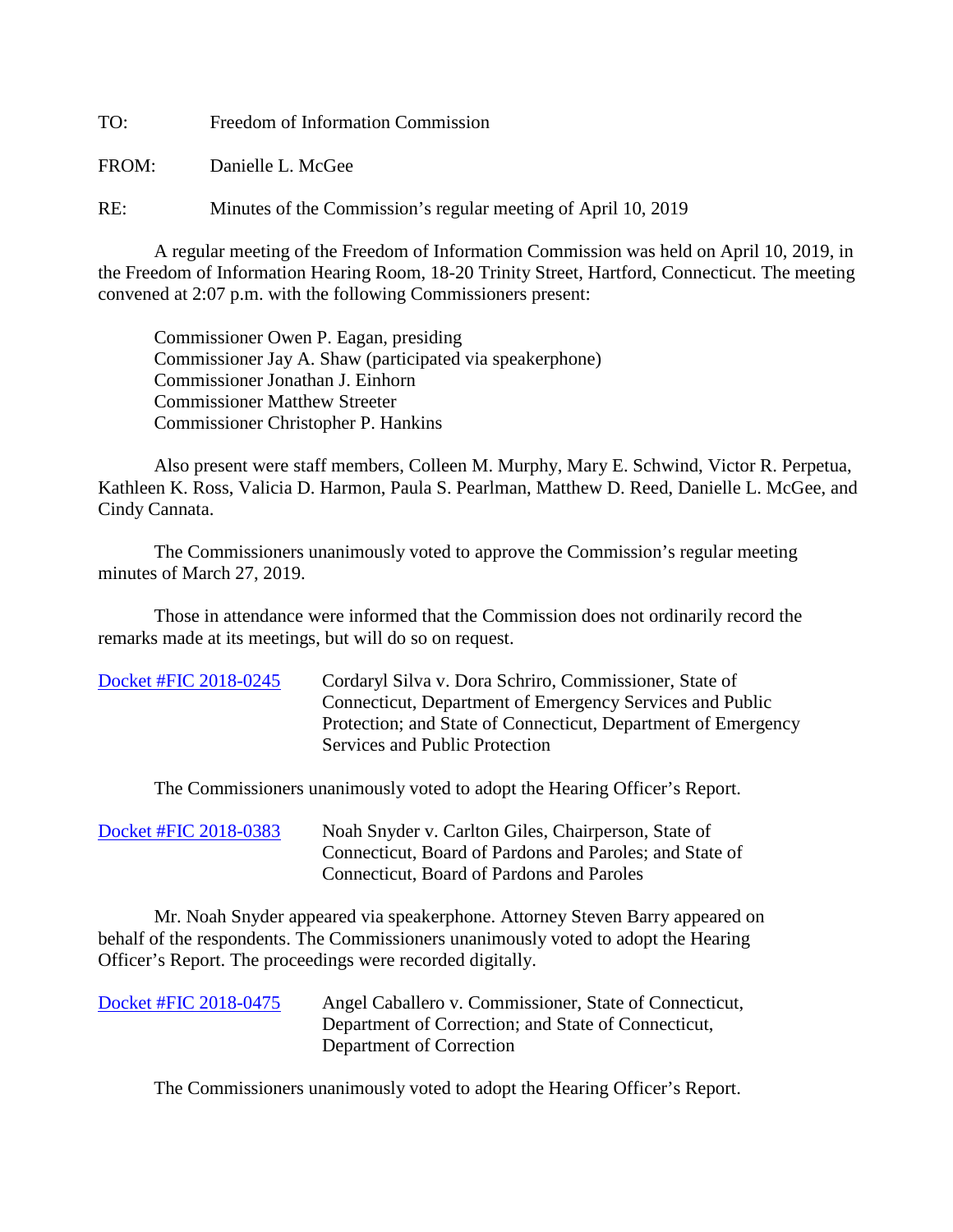| Docket #FIC 2018-0191 | Matthew LaVecchia v. Chairman, Board of Fire                 |
|-----------------------|--------------------------------------------------------------|
|                       | Commissioners, City of Milford; Board of Fire Commissioners, |
|                       | City of Milford; and City of Milford                         |

Mr. Matthew LaVecchia appeared on his own behalf and Ms. Mica Notz also appeared on behalf of the complainant. Attorney Debra Kelly appeared on behalf of the respondents. The Commissioners unanimously voted to amend the Hearing Officer's Report. The Commissioners unanimously voted to adopt the Hearing Officer's Report as amended\*. The proceedings were recorded digitally.

[Docket #FIC 2018-0349](https://www.ct.gov/foi/lib/foi/minutes/2019/april10/2018-0349.pdf) Todd Steigman v. Commissioner, State of Connecticut, Department of Children and Families; and State of Connecticut, Department of Children and Families

The Commissioners unanimously voted to adopt the Hearing Officer's Report.

| Docket #FIC 2018-0351 | Todd Steigman v. Commissioner, State of Connecticut, |
|-----------------------|------------------------------------------------------|
|                       | Department of Administrative Services; and State of  |
|                       | Connecticut, Department of Administrative Services   |

The Commissioners unanimously voted to adopt the Hearing Officer's Report.

| Docket #FIC 2018-0563 | Christopher Shuckra v. Chairman, State of Connecticut,        |
|-----------------------|---------------------------------------------------------------|
|                       | Board of Pardons and Paroles; and State of Connecticut, Board |
|                       | of Pardons and Paroles                                        |

The Commissioners unanimously voted to adopt the Hearing Officer's Report.

| Docket #FIC 2018-0633 | Robert Cushman v. Chief, Police Department, City of        |
|-----------------------|------------------------------------------------------------|
|                       | Hartford; Police Department, City of Hartford; and City of |
|                       | <b>Hartford</b>                                            |

The Commissioners unanimously voted to adopt the Hearing Officer's Report.

[Docket #FIC 2018-0717](https://www.ct.gov/foi/lib/foi/minutes/2019/april10/2018-0717.pdf) Steve Smith v. Chairman, Board of Selectmen, Fire Department Funding Subcommittee, Town of East Windsor; Board of Selectmen, Fire Department Funding Subcommittee, Town of East Windsor; and Town of East Windsor

The Commissioners unanimously voted to adopt the Hearing Officer's Report.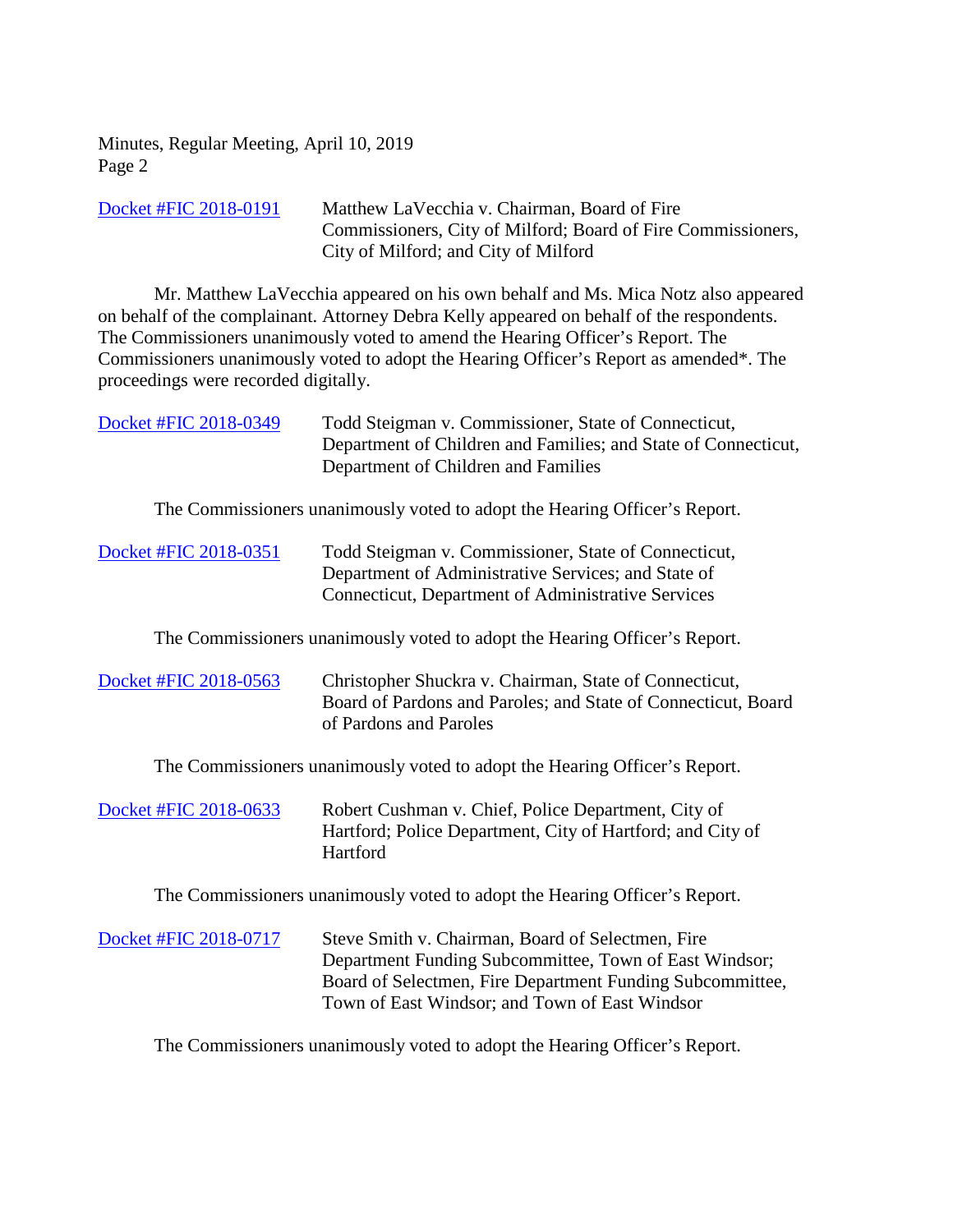[Docket #FIC 2018-0756](https://www.ct.gov/foi/lib/foi/minutes/2019/april10/2018-0756.pdf) Jessica Huseman v. Commissioner, State of Connecticut, Department of Children and Families; and State of Connecticut, Department of Children and Families

The Commissioners unanimously voted to adopt the Hearing Officer's Report.

Mary E. Schwind reported on Docket Nos. CV-17-6041080-S, CV-17-6041081-S, CV-17-6041082-S, and CV-17-6041083-S, *Marissa Lowthert v. Freedom of Information Commission.*

Colleen M. Murphy reported that the FOIC Annual Conference will take place on Friday, May 3, 2019 at The Riverhouse at Goodspeed Landing in Haddam, CT.

Colleen M. Murphy and Paula S. Pearlman reported that staff continue to monitor several pieces of legislation.

The meeting was adjourned at 2:47 p.m.

 $\mathcal{L}_\text{max}$  and  $\mathcal{L}_\text{max}$  and  $\mathcal{L}_\text{max}$  and  $\mathcal{L}_\text{max}$ Danielle L. McGee MINREGmeeting 04102019/dlm/04112019

\* See attached for amendments.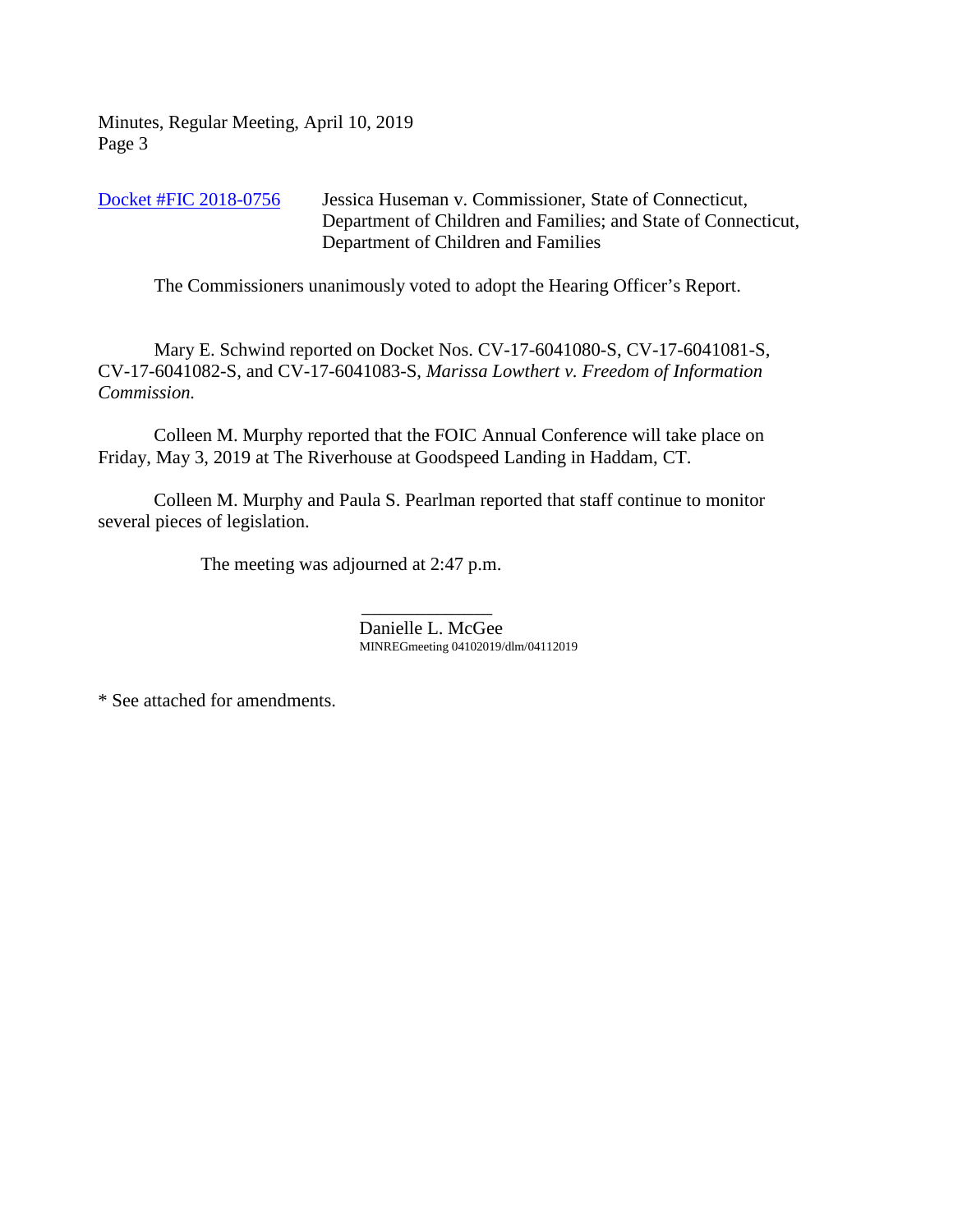## **AMENDMENTS**

## [Docket # FIC 2018-0191](https://www.ct.gov/foi/lib/foi/minutes/2019/april10/2018-0191.pdf) Matthew LaVecchia v. Chairman, Board of Fire Commissioners, City of Milford; Board of Fire Commissioners, City of Milford; and City of Milford

The Hearing Officer's Report is amended as follows:

4. By email sent and received by this Commission on April 20,  $2018<sup>1</sup>$  $2018<sup>1</sup>$  $2018<sup>1</sup>$ , the complainant appealed to this Commission alleging that the respondents violated the Freedom of Information ("FOI") Act by:

- a. failing to post the agenda for their February 22, 2018 regular meeting and their April 19, 2018 special meeting;
- b. failing to adequately describe the purpose of the executive session convened at the February 22, March 20, **AND** April 17, 2018 regular meetings **AND THE APRIL 19, 2018 SPECIAL MEETING**;
- c. failing to limit attendance at the executive session convened during the February 22, and March 20, 2018 meetings in accordance with §1-231, G.S.;
- d. failing to provide him with notice that he would be discussed in executive session during their February 22, [and] March 20, **AND APRIL 19**, 2018 meetings;
- e. failing to sufficiently apprise the public of the business to be conducted at their February 22, March 20, and April 17 and 19, 2018 meetings on the agenda for those meetings; and
- f. failing to post an agenda for the April 12, 2018 meeting.

The complainant requested that the Commission order the respondents to produce minutes of all the executive sessions convened during the February 22, March 20, April 17, 2018 **AND APRIL 19,** meetings; to declare all actions taken at those meetings null and void; to return the complainant to his full duties with back pay; to compensate him monetarily which should include attorney's fees; and to cease any further action against him.

<span id="page-3-0"></span><sup>&</sup>lt;sup>1</sup> The administrative record shows that while the complainant's letter of appeal was stamped received and filed April 23, 2018, the letter of appeal arrived in this Commission's general email inbox on April 20, 2018 at 4:49 p.m., 11 minutes before the Commission's office closed.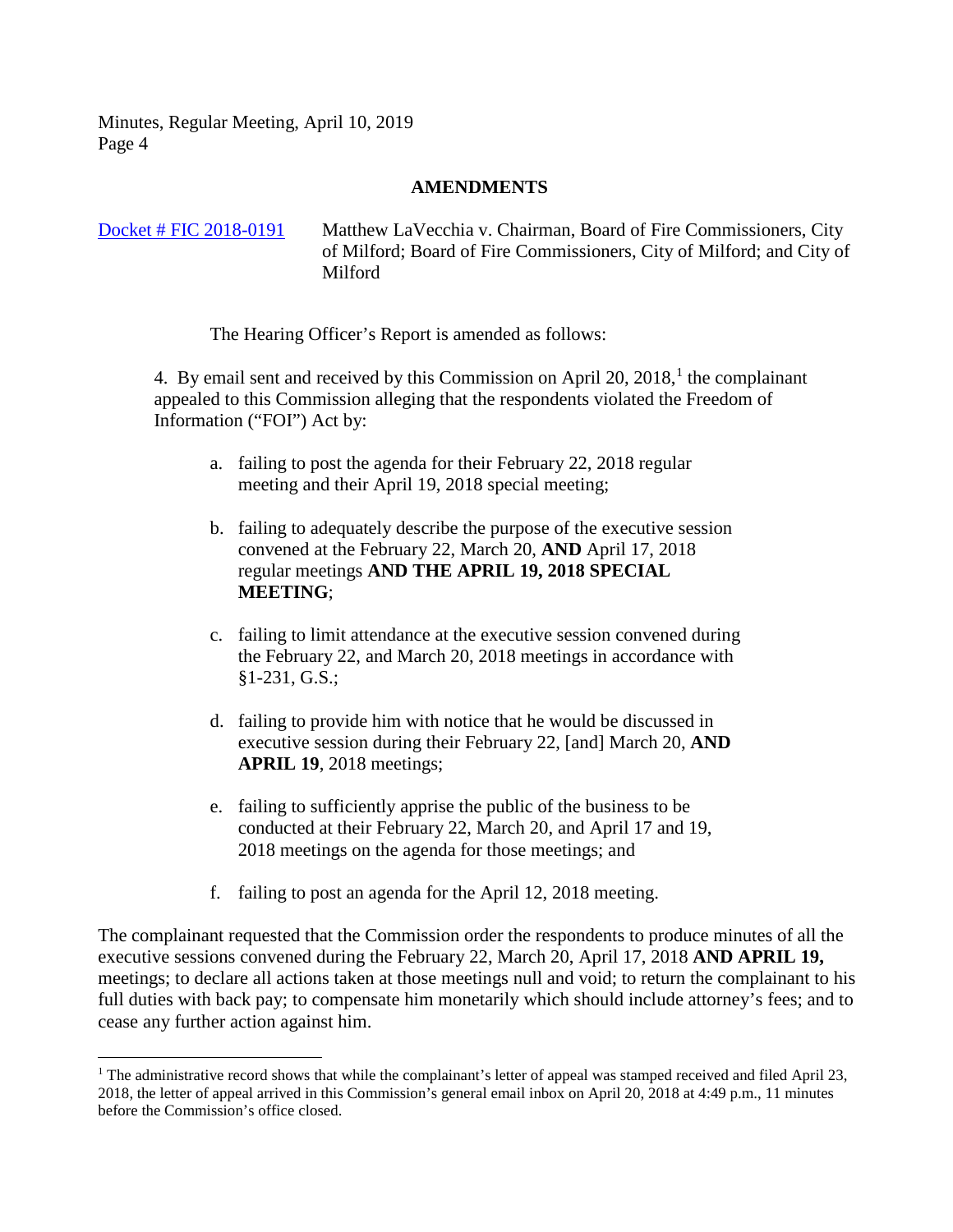Paragraph 13 is amended as follows:

13. With respect to the complainant's allegation that the respondents failed to adequately describe the purpose of the executive sessions convened at the March 20 and April 17, 2018 regular meetings **AND THE APRIL 19, 2018 SPECIAL MEETING**, as described in paragraph 4b, above, §1-225(f), G.S., provides:

> A public agency may hold an executive session as defined in subdivision (6) of section 1-200, upon an affirmative vote of two-thirds of the members of such body present and voting, taken at a public meeting and stating the reasons for such executive session, as defined in section 1-200.

Paragraph 14 is amended as follows:

14. It is found that the agenda for the respondent commission's meetings held on March 20, [and] April 17, **AND APRIL 19, 2018**, stated as one of the items of business [as] "Executive Session - Personnel Matter" or some variation thereof, but nothing more.

Paragraph 15 is amended as follows:

15. It is also found that when the respondent commission voted to convene in executive session **ON SUCH DATES**, the purpose was **ONLY** described as a "personnel matter."

Paragraph 17 is amended as follows:

17. It is found that the respondent commission failed to identify with sufficient particularity the business to be transacted during the executive sessions convened at its March 20, [and] April 17, **AND APRIL 19,** 2018 meetings**. HOWEVER, IN REGARD TO THE APRIL 19, 2018 SPECIAL MEETING, IT IS FOUND THAT THE ENTIRE MEETING FOCUSED ON THE ALLEGATIONS AGAINST THE COMPLAINANT AND THE COMMISSIONERS' RESPONSE TO THOSE ALLEGATIONS. PRIOR TO THE EXECUTIVE SESSION BOTH THE COMPLAINANT AND THE RESPONDENTS MADE PRESENTATIONS REGARDING THE ALLEGATIONS AGAINST THE COMPLAINANT. AT THE END OF THE PRESENTATIONS, THE COMMISSIONERS VOTED TO ENTER EXECUTIVE SESSION. WHEN THEY CAME OUT OF EXECUTIVE SESSION, THEY VOTED TO TERMINATE THE COMPLAINANT. WHILE THEY DID NOT SPECIFICALLY MENTION THE COMPLAINANT IN THEIR MOTION TO MOVE TO EXECUTIVE SESSION, THE EVIDENCE SHOWS THAT IT WAS, OR SHOULD HAVE BEEN, APPARENT TO THE COMPLAINANT AND ANYONE ELSE PRESENT, THAT THE**